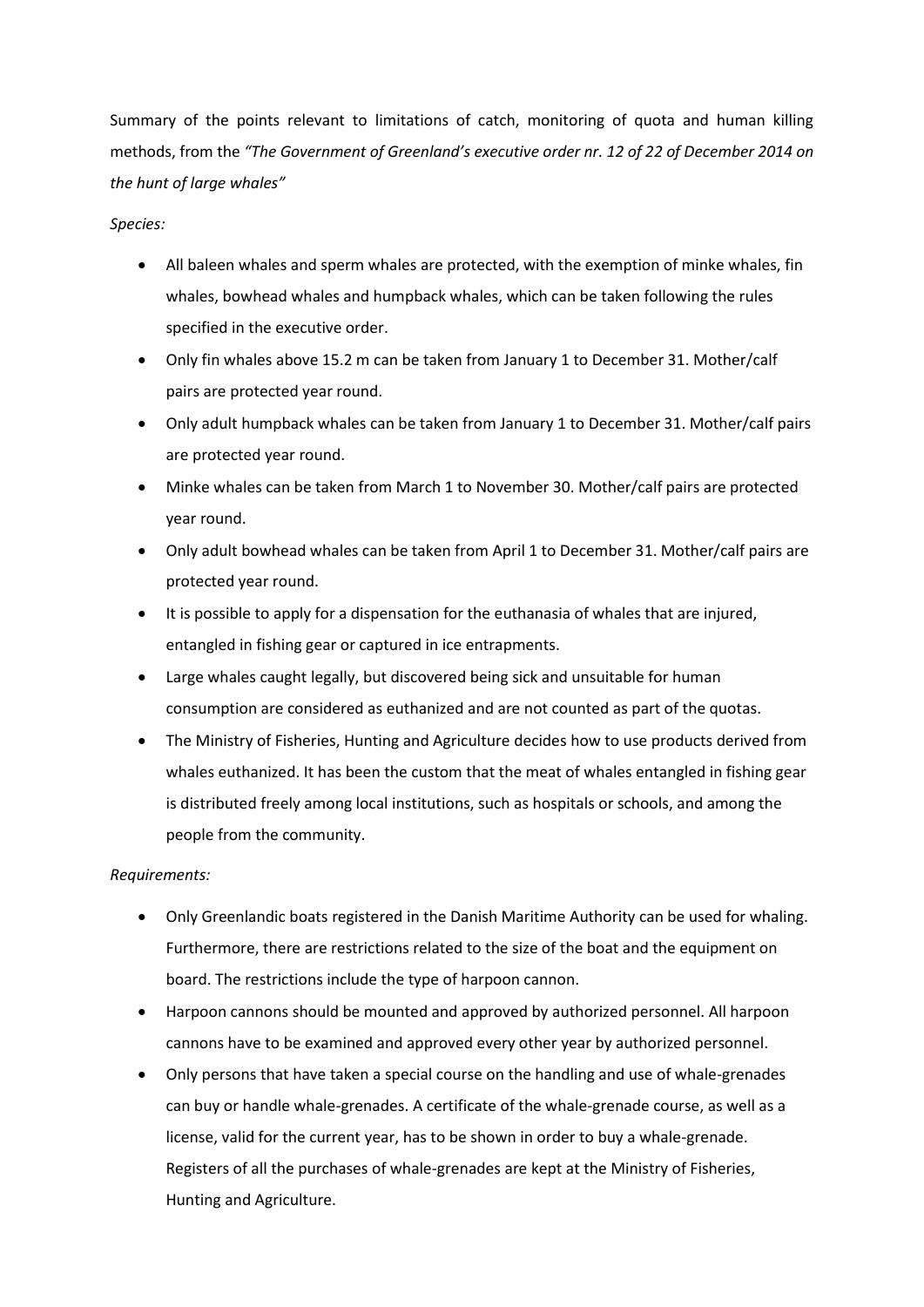- The boat and the equipment that will be used for whaling have to be approved before a hunter can obtain a license. Only full-time hunters that have taken the course on handling and use of whale-grenades can apply for licenses for large whales (an exemption from this rule are the license for the collective hunt for minke whales described below). Only persons with license can hunt large whales.
- Licenses for the collective hunt of minke whales can be given in places without harpoon cannon boats or where the local boats equipped with harpoon cannon cannot satisfy the demand of fresh meat. Only full-time hunters that own skiffs and do not have access to boats with harpoon cannon can apply for licenses for the collective hunt. There are further regulations concerning the equipment necessary on board the skiffs and the minimum amount of skiffs that can participate in a collective hunt.

## *Quotas and licences:*

- After consulting with the municipalities and with the hunter's organization, the Ministry of Fisheries, Hunting and Agriculture decides every year the maximum number of fin whales, bowhead whales, humpback whales and minke whales that can be taken from each municipality. The allocated IWC quotas are the basis of the annual quota.
- The municipal authorities provide numbered licenses that allow the owner to hunt whales with a specified boat during the current year. Since 1994, the fin whale quotas have been set free, meaning that quotas are not allocated to specific municipalities. Hunters who have obtained a licence for taking fin whales can hunt freely and the Ministry of Fisheries, Hunting and Agriculture stop the hunt when the catches approach the quota.
- Licenses for minke, bowhead and humpback whales are restricted to one whale per license. Licenses for hunting of these three whale species are given in numbered forms by the Ministry of Fisheries, Hunting and Agriculture and distributed to the municipal authorities. The municipal authorities issue the licenses for all the large whales to the hunters.
- Once the amount of licenses allowed by the allocated quotas has been issued, the municipal authorities send information about the hunters, licenses and boats to the Ministry of Fisheries, Hunting and Agriculture. This information is entered into an electronic database.
- A license for the hunt of a large whale in West and East Greenland is used when the animal is struck, not depending on the success of the landing.
- When the quota for any of the four species have been reached for the calendar year any exceeded numbers shall be reduced the same year or following year on any allowed species. Redistribution and reduction of quotas: